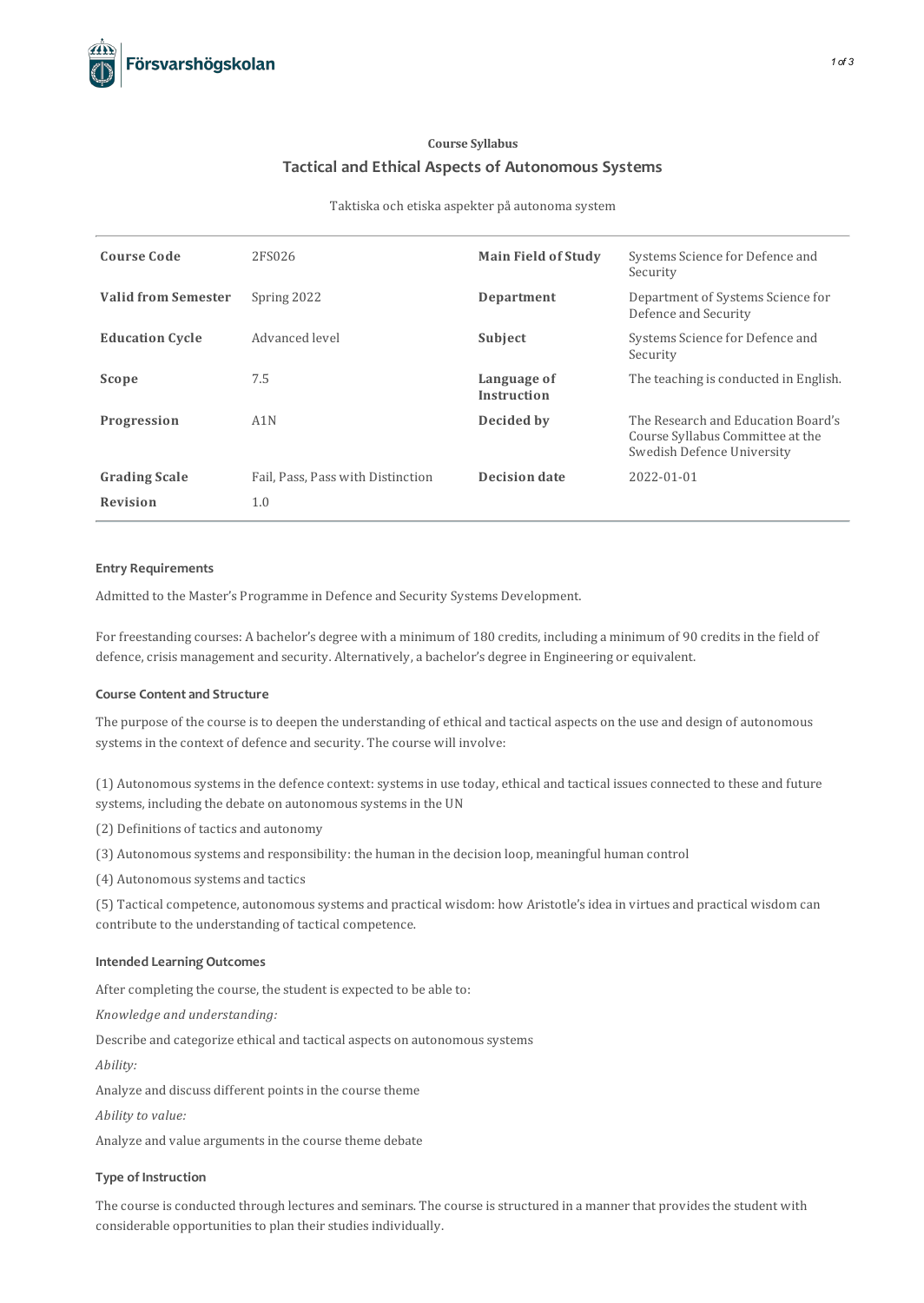

#### **Assessment**

#### **Examination**

Scope: 7.5

Grading Scale: Fail, Pass, Pass with Distinction

The course is examined through a written unsupervised assignment.

The examiner may decide that supplementary work is required in order for a pass grade to be achieved. Examination papers submitted late will not be graded, unless there are special reasons, which have been approved by the examiner. Supplementary assignments are to be submitted no later than five working days after the notification of results and the supplementary assignment for the examination in question, unless there are special reasons, which have been approved by the examiner.

If the student has a decision from the Swedish Defence University stating the need for extra pedagogicalsupport because of a functional disability, the examiner may decide on alternative examination formsfor the student.

## **Grading**

Grades are set according to a three-grade scale: Pass with merit (VG), Pass(G) and Fail (U).

A pass(G) requires a pass(G) for the written unsupervised assignment.

A pass with merit (VG) requires a pass with merit (VG) for the written unsupervised assignment.

# **Restrictionsin Number of Examinations**

There is no limit on the total number of examination opportunities. The total number is restricted to one ordinary examination and two retakes in any two-term period, unless special circumstances exist that are acceptable to the examiner.

# **Restrictions Concerning Degree**

The course cannot be included in a degree with another course whose content fully or partially corresponds to the content of this course.

## **Transitional Provisions**

When a course is no longer provided or when the content of a course has been significantly altered, the student/participant retains the right to be examined in accordance with thiscourse syllabus once per term during a three-term period.

## **Miscellanous**

The course is an elective course in the Master's Programme in Defence and Security Systems Development.

The course can also be read as a freestanding course.

On the completion of the course, an evaluation will be conducted under the auspices of the course director, which will form the basis for any changes to the course.

The course will be held in English. If no international students are admitted, parts of the course may be held in Swedish.